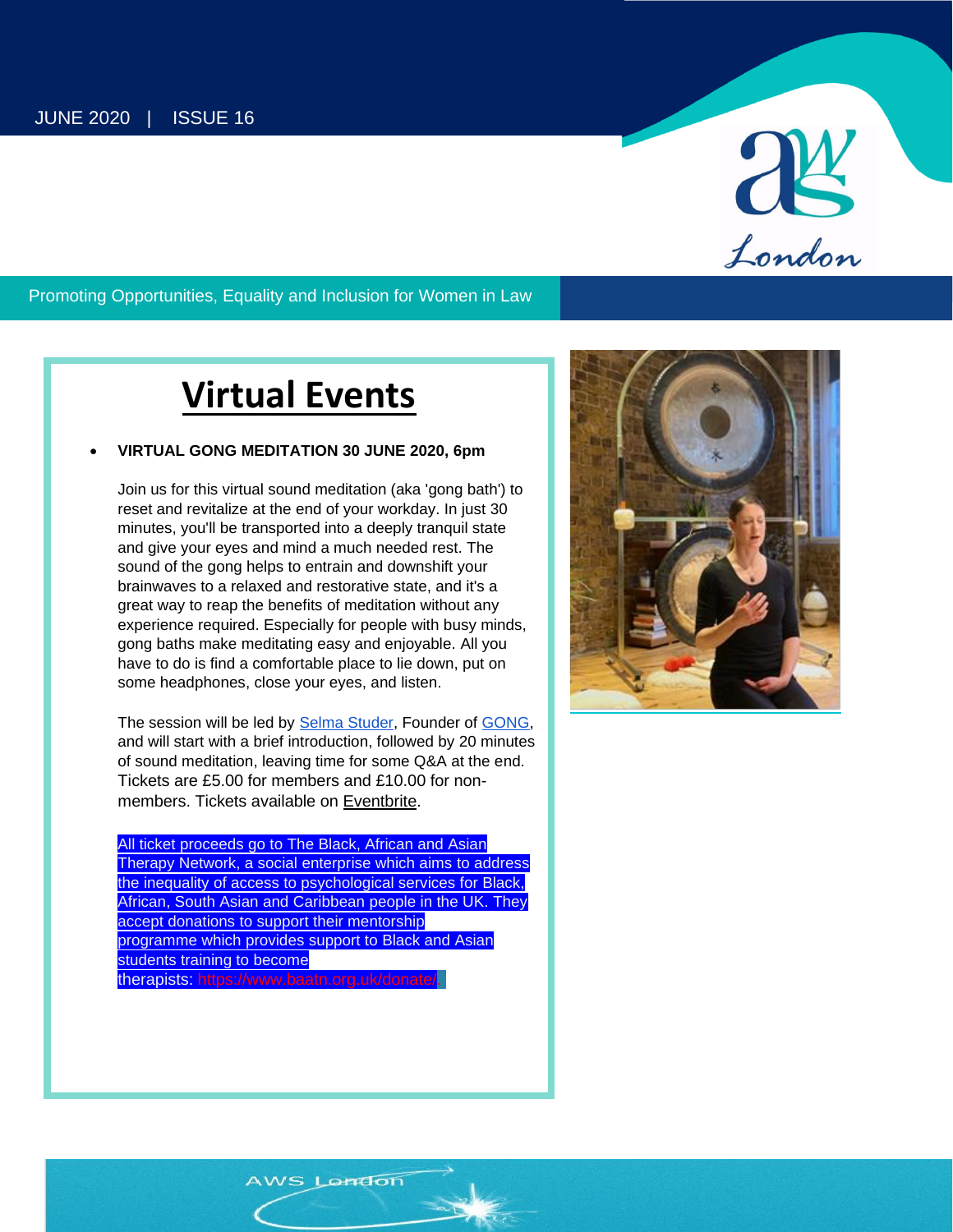### **CONTENTS:**

Page 3 – Our Chair's Address

Page 5 – Welcomes to and farewell from AWS London Committee

Page 6 – AWS London AGM and Dinner at the Ivy February 2020

Page 7 – Solicitors Benevolent Association (SBA) – The Solicitors' Charity

Page 8 – AWS London Committee Meetings and Covid-19

Page 9 – Impact of Covid-19 on Women Lawyers

Page 11 – Racism has no place in our society : Statement by AWS London **Committee** 

Page 12 – 10,000 Steps for Justice

Page 13 – And now for something completely different : Margaret's Moraleboosting Salted Caramel Ice Cream

Page 14 – Book Review : Career Management for Lawyers

Page 15 – Book Review: The Dragon Lady by Louisa Treger

Page 16 – Book Review: "A Hidden Home in the Gwydyr Forest" by Janet **Corke** 

Page 17 – Book Review : Women's Legal Landmarks – Celebrating the History of Women and Law in the UK and Ireland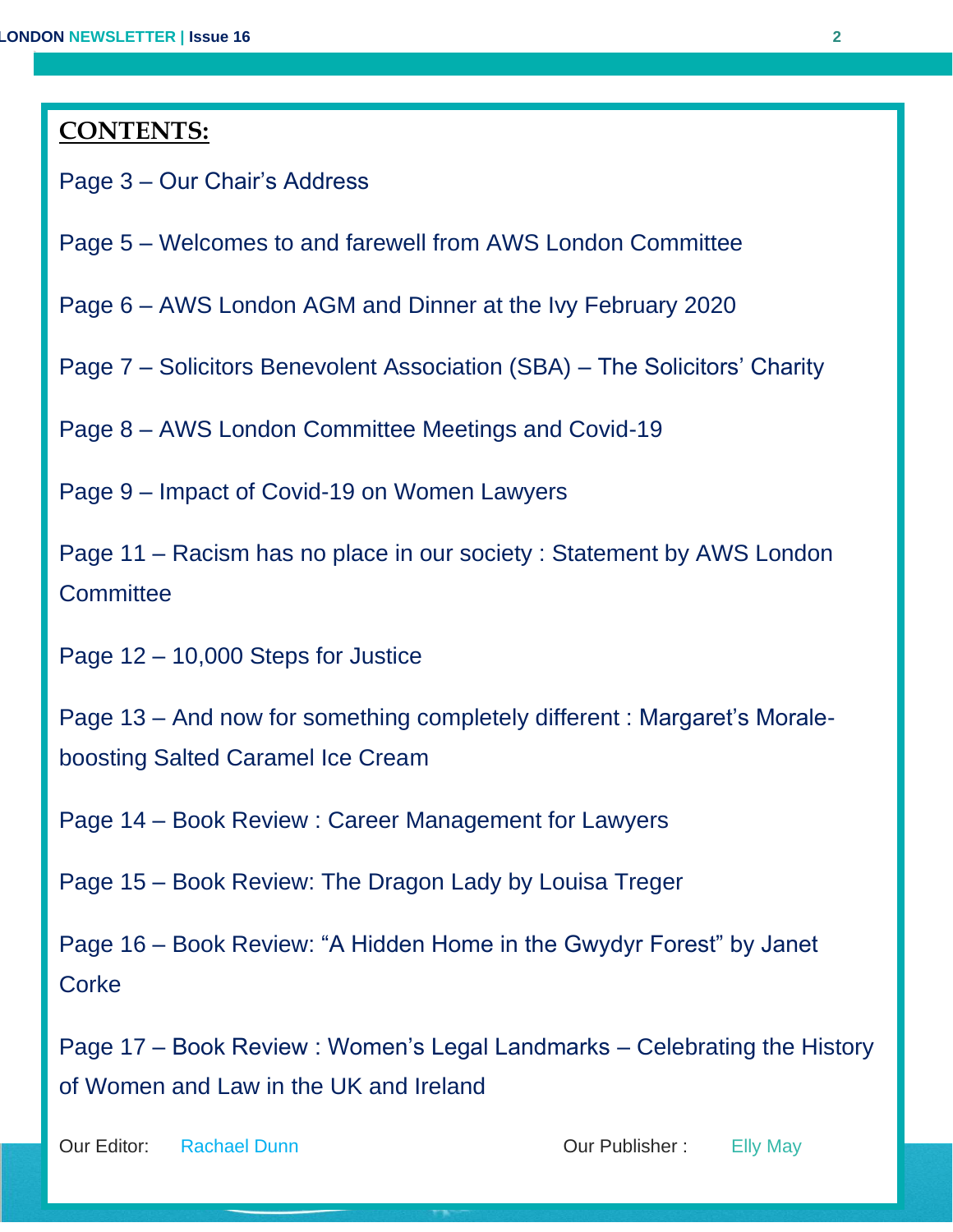## Our Chair's Address

#### **Welcome to this issue of the AWS London newsletter from our current AWSL Chair, Virginia Cannon.**

Hello, and a very big welcome to you all !

I had the great honour, and pleasure, of being elected as your Chair for 2020 at our AGM, which Margaret, our Vice Chair, has reported on below. Among other things, we celebrated the extremely successful year of our previous Chair, Amy, and the wonderful news that Christl had been awarded an MBE in the New Year's Honours List. I then spoke about my plans for events for the coming year. Before writing this address, I looked back at what I said at the AGM, and realised how different my plans were before COVID-19 became a serious threat, lockdown was mandated, and we found ourselves in open-ended pause mode.

Although the Committee and I were slightly shell-shocked to start with, we quickly adapted, turned 360 degrees and started exploring the new possibilities for remote events that were exploding on the scene. We circulated an e-mail to you giving support, information, and links to free online cultural and fun events, which we hope went some way to providing comfort when you wanted a break, as well as links to organisations that could give you practical help and advice, including financial support. Three of the most relevant links are repeated below, in case you missed the earlier e-mail.

AWS London then fielded a successful team for the 10,000 Steps for Justice event in aid of the London Legal Support Trust, which exceeded its target. Please also see the link below to the LLST follow-on Virtual Quiz event to support legal advice centres taking place on 25<sup>th</sup> June. We hope you will either host an event or join in the LLST Quiz, as in spite of the huge success of their Emergency Advice Appeal raising over £400,000, many legal advice centres are still under imminent threat of closure.

On the health and relaxation side, we are holding a Gong (Sound) Bath event on 30<sup>th</sup> June, for which we recently sent out a flyer. This is a therapy that is rapidly growing in popularity, as I discovered after Kavita, our Secretary, suggested it, with enthusiastic online testimonials to it inducing a state of peace and relaxation, reducing stress, and helping people to sleep better, so I hope that many of you will join us.

For pure fun, we are hosting a Murder Mystery event on  $15<sup>th</sup>$  July with a 1990s theme. This has been organised by our past Chair, Amy, who is also a (very talented) actor in the piece ! We will send out a flyer shortly.

We have a number of other ideas for events during lockdown, which we are pursuing, but would be very glad to hear from you as to what type of events you would prefer – health, relaxation, legal educational, or something completely different. Please do get in touch with ideas by emailing [AWSLondon1@gmail.com.](mailto:AWSLondon1@gmail.com)

We are also looking forward to events post-lockdown which are in development. In particular, I have the following ideas on which I should really like your feedback.

The first idea is for an event examining career development alternatives to the standard process of progression within firms, such as either:

AWS London

• setting up a firm yourself – we have a growing number of women doing just that, and very successfully, including our distinguished speaker at our AGM, Laura Devine; or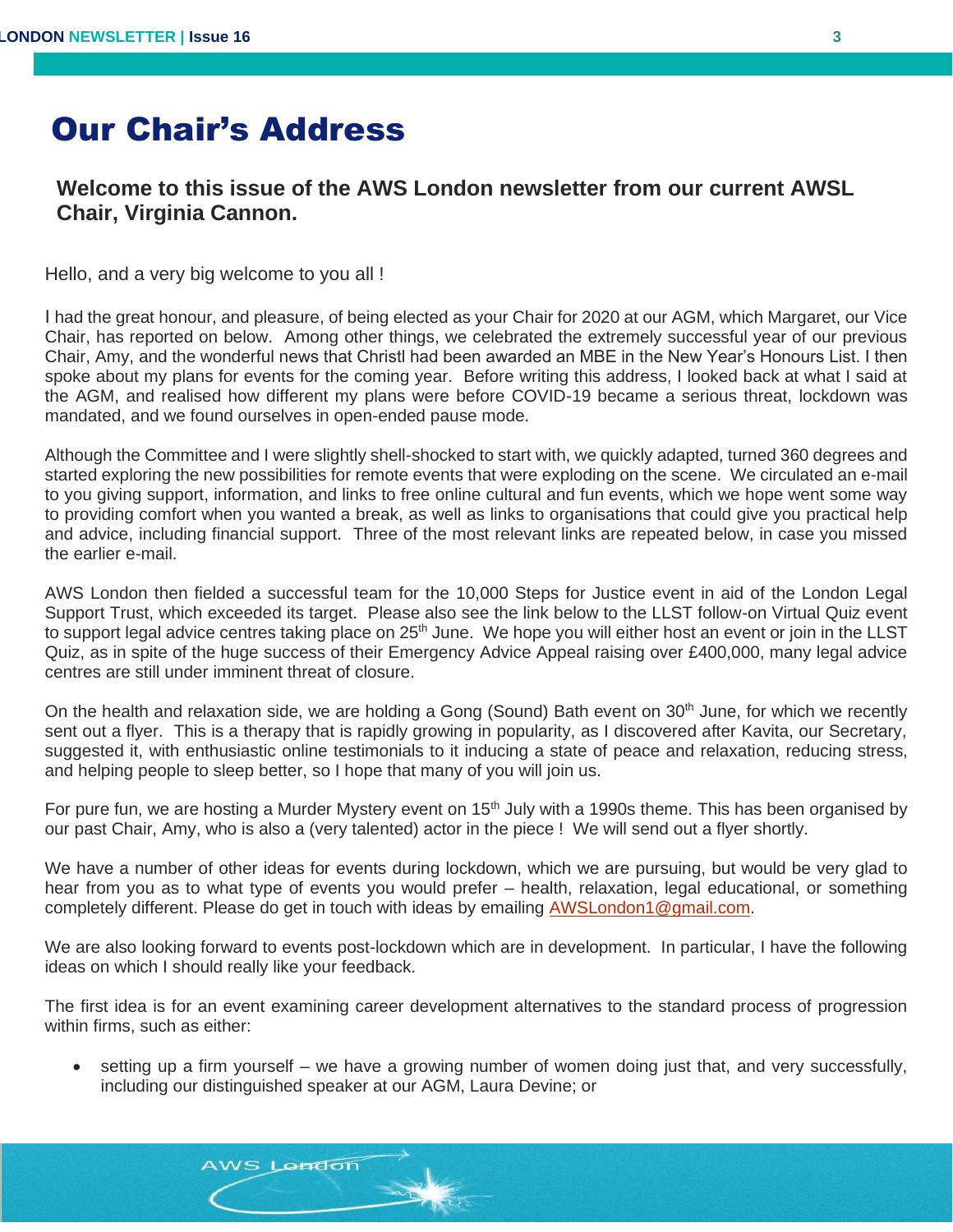• becoming a member of the judiciary, where again there are an increasing number of female solicitor judges and ex-judges at various levels.

I hope to find women who can talk to us from personal experience about taking these alternative courses – how to do it, what the obstacles are likely to be, and how they can be overcome.

Secondly, I would really like to hold an event involving AWS London together with the City of London Solicitors' Company, with which we already have some members in common, including me. I am on its Court as Steward, as are other women of increasing influence in the Company, and I believe that encouraging the development of links between the two organisations would be of benefit to members of both. (If any of you want to know more about the Company, please contact me via the above e-mail.)

Are you interested in either of these events ? Do you have ideas for others ? Please let us know by e-mailing [AWSLondon1@gmail.com](mailto:AWSLondon1@gmail.com) .

Finally, thank you for reading this – particularly if you respond to it ! - and I very much hope to see you, either at a remote event, or maybe even in person, in the fullness of time.

These are the links mentioned above:-

• LawCare (Mental Health) : [https://www.lawcare.org.uk/covid-19](https://awslondon.us12.list-manage.com/track/click?u=a1991f7314b4a209f8ed0942f&id=331ba1bcbf&e=de52ebefe2) 

And you may also be interested in these two Law Care seminars :-

Law in Lockdown - Support for Junior Lawyers : [https://us02web.zoom.us/rec/share/7ul4LpXM90lLcs-](https://us02web.zoom.us/rec/share/7ul4LpXM90lLcs-WzlzeR44cDrzLaaa8hHUf_fIPyxkccC4muHRZOZLRUSqUyMIo)[WzlzeR44cDrzLaaa8hHUf\\_fIPyxkccC4muHRZOZLRUSqUyMIo](https://us02web.zoom.us/rec/share/7ul4LpXM90lLcs-WzlzeR44cDrzLaaa8hHUf_fIPyxkccC4muHRZOZLRUSqUyMIo) ; and

Staying Well, Working Well in the Home Office: [https://us02web.zoom.us/rec/share/\\_ZBvNZff60hOW6f87XH-](https://us02web.zoom.us/rec/share/_ZBvNZff60hOW6f87XH-RoQrAoL_eaa8hiMeq6FYnhmuVU6ltMEyPGTk7Lio_hBN)[RoQrAoL\\_eaa8hiMeq6FYnhmuVU6ltMEyPGTk7Lio\\_hBN](https://us02web.zoom.us/rec/share/_ZBvNZff60hOW6f87XH-RoQrAoL_eaa8hiMeq6FYnhmuVU6ltMEyPGTk7Lio_hBN)

- Solicitors' Benevolent Association £1M Personal Hardship Fund : [https://www.sba.org.uk/covid-19/](https://awslondon.us12.list-manage.com/track/click?u=a1991f7314b4a209f8ed0942f&id=1189a7a291&e=de52ebefe2)
- Law Society information and advice : [https://www.lawsociety.org.uk/support](https://awslondon.us12.list-manage.com/track/click?u=a1991f7314b4a209f8ed0942f&id=97032e9c33&e=de52ebefe2)[services/advice/articles/coronavirus-covid-19-advice-and-updates/](https://awslondon.us12.list-manage.com/track/click?u=a1991f7314b4a209f8ed0942f&id=97032e9c33&e=de52ebefe2)
- London Legal Support Trust Virtual Great Legal Quiz : <https://www.londonlegalsupporttrust.org.uk/our-events/virtual-great-legal-quiz-2020/>

Stay safe and well, with very best wishes from your Chair.

AWS London

 *Virginia Cannon*

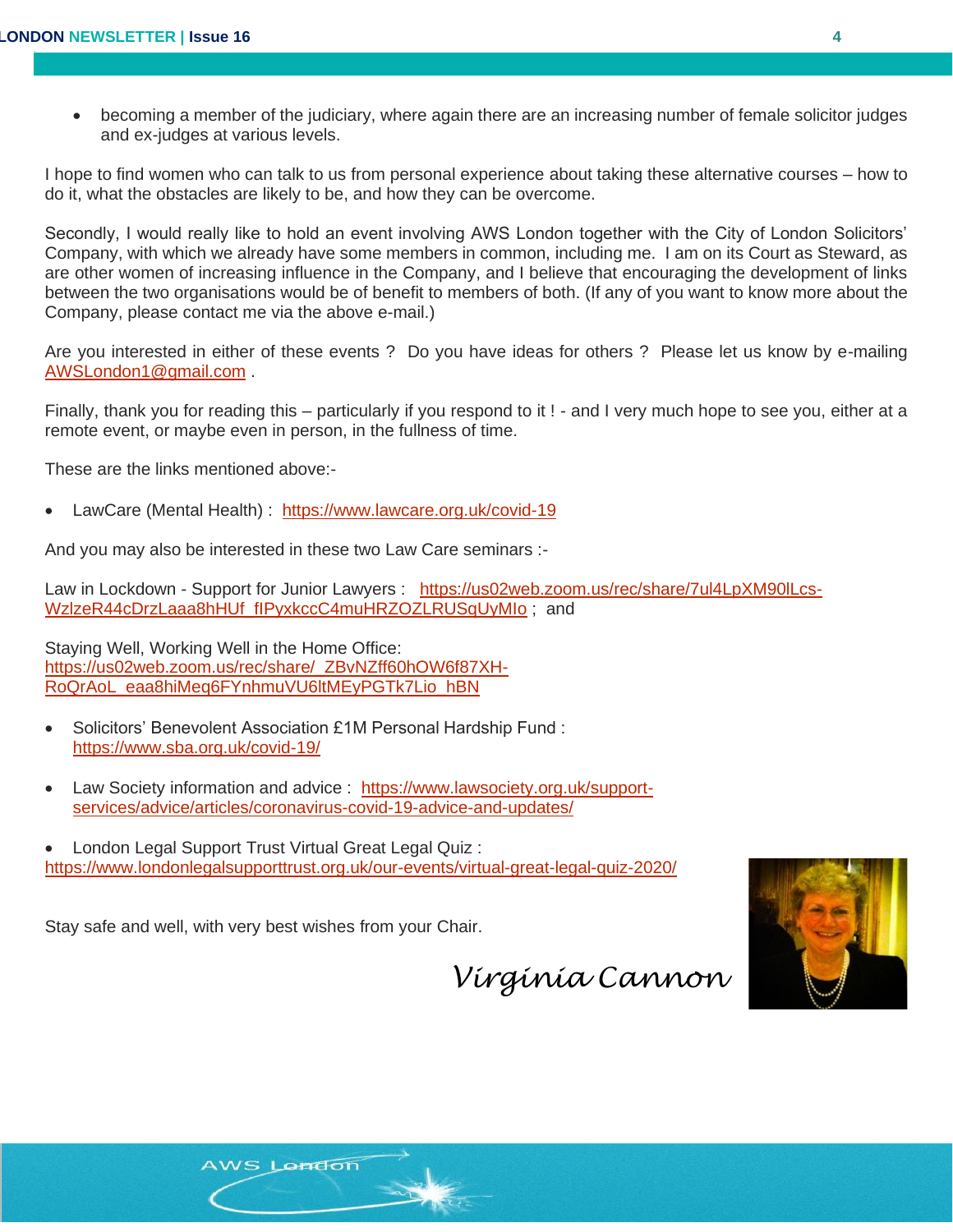## Welcomes to and farewell from AWS London **Committee**

At our AGM in February we were very pleased to confirm Committee membership and welcome four new members who had been co-opted during the previous year :

- Hina Belitz, who is a senior solicitor author and trainer at Excello Law based at Bishopsgate in the City of London. Hina has specialised in employment law for over 20 years heading up employment law teams, in law firms including DLA Piper, Dentons and Pinsent Mason;
- Miné Toufeq, who was also appointed Deputy Vice Chair at the AGM, who is an LPC MSc Law, Business and Management graduate specialising in M & A, Intellectual Property Law and Commercial Law. During her undergraduate studies Miné volunteered at the Bar Bro Bono Unit and Triage legal helpline to aid individuals with no means of access to legal services, and her work included distressing cases such as abuse of young girls and deportation of young adults who were worried for their safety;
- Rachael Dunn, who is the Editor of this Newsletter. Rachael trained at Surrey County Council, qualified in 2013, and currently works as an in-house Commercial Solicitor for Transport for London. Rachael is also a mentor to LPC students at the University of Law;
- Zerin Bolat, who, like Miné, is an LPC MSc Law, Business and Management graduate specialising in M & A, Intellectual Property and Commercial Law, who during her undergraduate studies volunteered as a legal assistant at the legal advice clinic triage to help individuals with no means of access to legal services to obtain free advice from Barristers and Solicitors.

We were also extremely sad to say goodbye to Jessica Standley, who had been a long-standing supporter and Committee member, serving as Chair during 2016, but decided to step down in June this year.

At Slater and Gordon since 2010, Jessica moved to Bolt Burdon Kemp in January last year. Whilst having a wide experience in the personal injury area, her specialism is abuse cases, and she has worked on a number of high profile cases including the Savile litigation.

Jessica is also a keen runner and very active fundraiser, and achieved the extraordinary feat of running 10 marathons in 10 countries over 3.5 years, whilst battling with injuries, finally raising almost £16,000 for two charities, Wheelpower and National Association of People Abused in Childhood. Jessica ran the final marathon in Edinburgh in May last year in fancy dress as Wonder Woman !

We on the Committee at AWS London will all miss her warm and inclusive presence, inspirational and inventive ideas, and indomitable spirit, and wish her every success with her future career.

## *Virginia Cannon*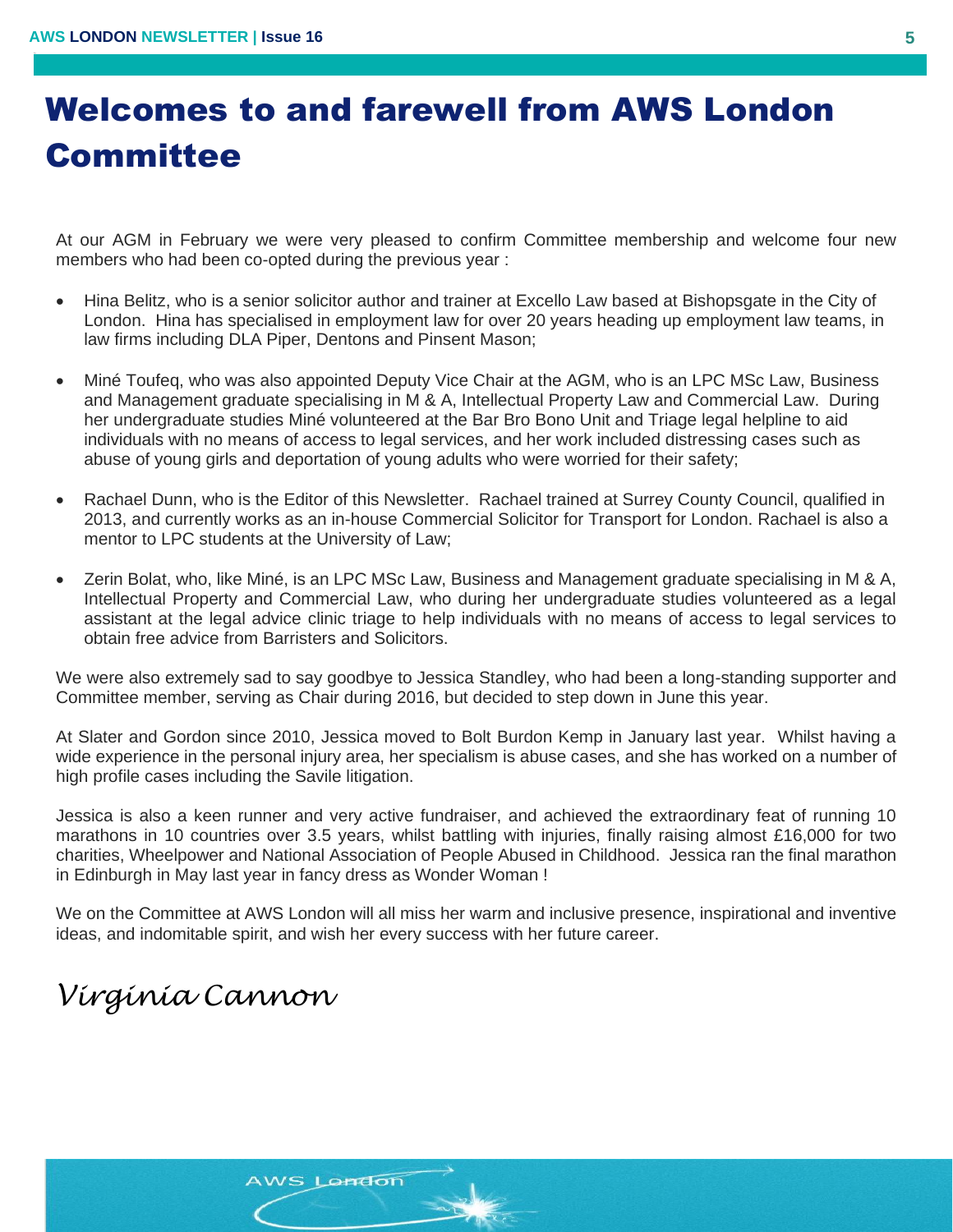# AWS London AGM and Dinner at the Ivy February 2020

On 20 February AWSL held its AGM and annual dinner at the Ivy Tower Bridge. The Ivy was the most delightful venue. The private dining room is on the first floor and we had fine views of the Tower of London and Tower Bridge. The staff at the Ivy were superb.

Unfortunately, even by that stage Covid-19 was exerting its influence. Turnout was not quite as high as usual, and we had a minimum spend to reach. We rose to the challenge and ordered champagne for our AGM, which is open to all our members, rather than our usual prosecco.

Our outgoing chair Amy Wedgwood outlined what had been a very busy year for her and our association and shared the news that our long-standing committee member Christl Hughes had been awarded an MBE for her services to equality and charity. Vice chair Virginia Salter was elected Chair and our committee was duly elected with several new faces. I was elected as Vice Chair. As I had previously held the office of Chair of AWSL, I will not be standing for election as Chair in 2021.

Our guest speaker was the leading immigration lawyer Laura Devine who set up the boutique law firm Laura Devine Immigration in London and New York. The firm focuses on UK and US immigration and European free movement. The firm is top ranked in the legal directories for immigration work.

Laura is the Managing Partner and is an English qualified solicitor and US attorney. Laura was the highest rated Europe, Middle East and Africa immigration lawyer in 2019, standing out for her superb work. Prior to establishing her own firm, Laura established immigration practices at Coopers & Lybrand (now PwC) and Eversheds (now Eversheds Sutherland).

Laura is the UK representative of the International Bar Association Immigration Committee. She used to be a Council Member of the Law Society and sat on the Law Society Immigration Committee for 15 years. She is immigration consultant for the Law Society Gazette. Quite apart from her distinguished academic record, including an LLM and admission to the New York Bar, she found time to do a Dip Lit at the Open University.

Laura's view is that women do not need to be empowered. Workplaces should offer an environment that is unquestioningly inclusive giving every person a voice irrespective of seniority, gender or sexual origination where workers encourage each other to be themselves and collectively aim high.

Our AGM 2020 was a very special evening, and in these strange times it stands out as a memorable evening providing an opportunity to network and learn from an inspirational speaker in a wonderful setting.

### *Margaret Hatwood*

*.*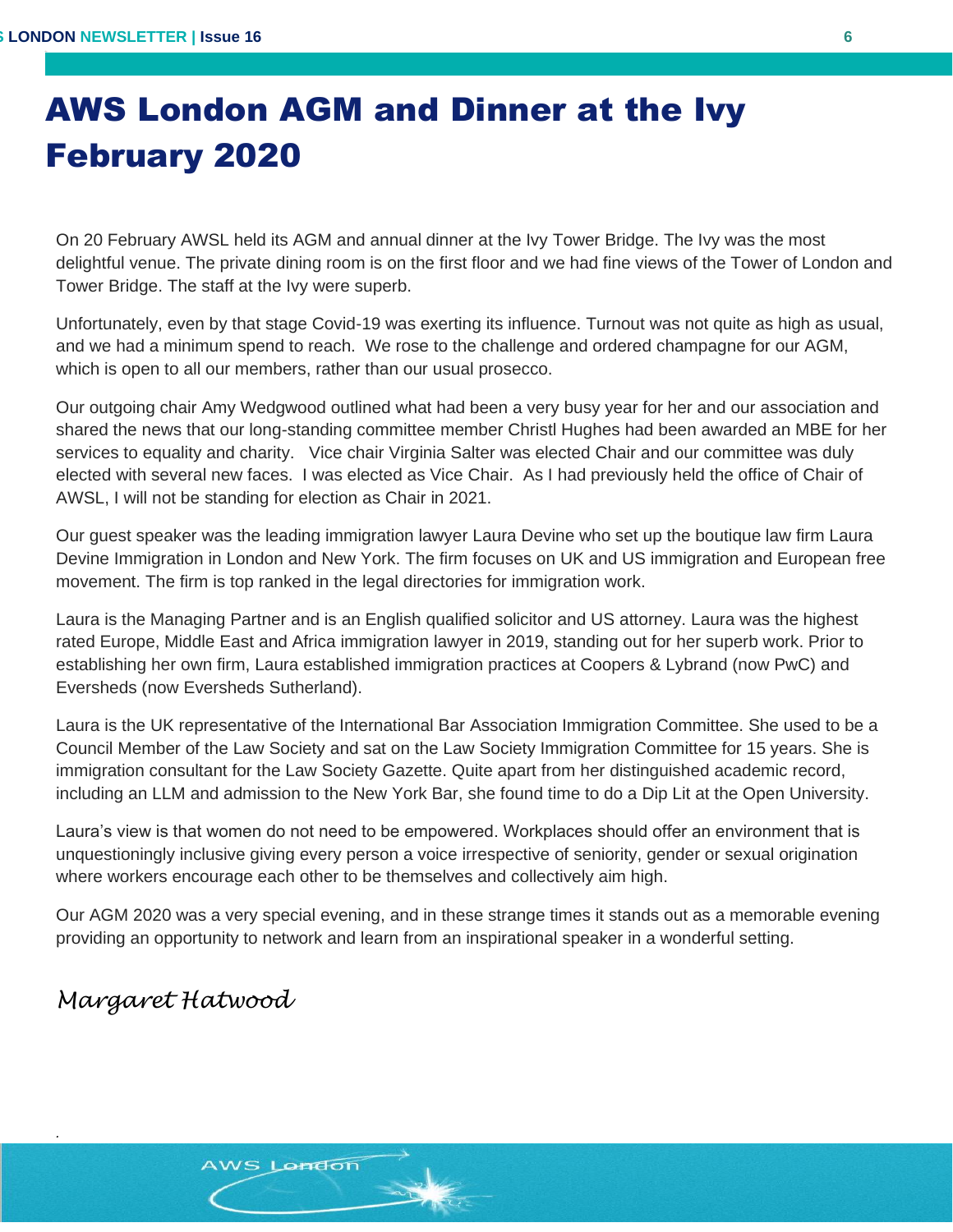# Solicitors Benevolent Association (SBA) – The Solicitors' Charity

Although we are beginning to see the light at the end of the tunnel (albeit in what appears to be a new world order), the sheer enormity of the effect of the COVID-19 pandemic for individuals, businesses and solicitors cannot be downplayed. |<br>|<br>|-

It is difficult as professionals who "don't like surprises" to be in a situation where matters are somewhat out of our control. Therefore, the need for a network of support has never been greater.

Luckily, there are numerous resources that may be exploited in a number of areas.

The SBA is an independent charity working for solicitors both past and present and their families. Every year we help hundreds of people of all ages who are in serious financial need as a result of illness, accident, redundancy or other adversity.

The [COVID-19 Support Hub](https://sba.org.uk/covid-19/) provides a wealth of support information for individuals, businesses and even how to apply for financial assistance from the [£1 million Personal Hardship Fund](https://sba.org.uk/covid-19/personal-hardship-fund/) for those affected by COVID-19. Since launching these schemes, the SBA have identified that junior lawyers in particular are engaging with the services and have produced a helpful section on their website considering this group in particular. This can be found at <https://www.sba.org.uk/junior-lawyers-weve-got-your-back> and lawyers are reminded that [LawCare,](https://www.lawcare.org.uk/) the [Solicitors](https://www.thesas.org.uk/)  [Assistance Scheme](https://www.thesas.org.uk/) and [Junior Lawyers Division](https://beta.lawsociety.org.uk/topics/junior-lawyers/) are out there for support, information and practical help when things appear impossible.

If AWS London members have any stories they would like to share or just need to reach out, please email us on [AWSLondon1@gmail.com](mailto:AWSLondon1@gmail.com) in complete confidence.

*Elaine O'Connor*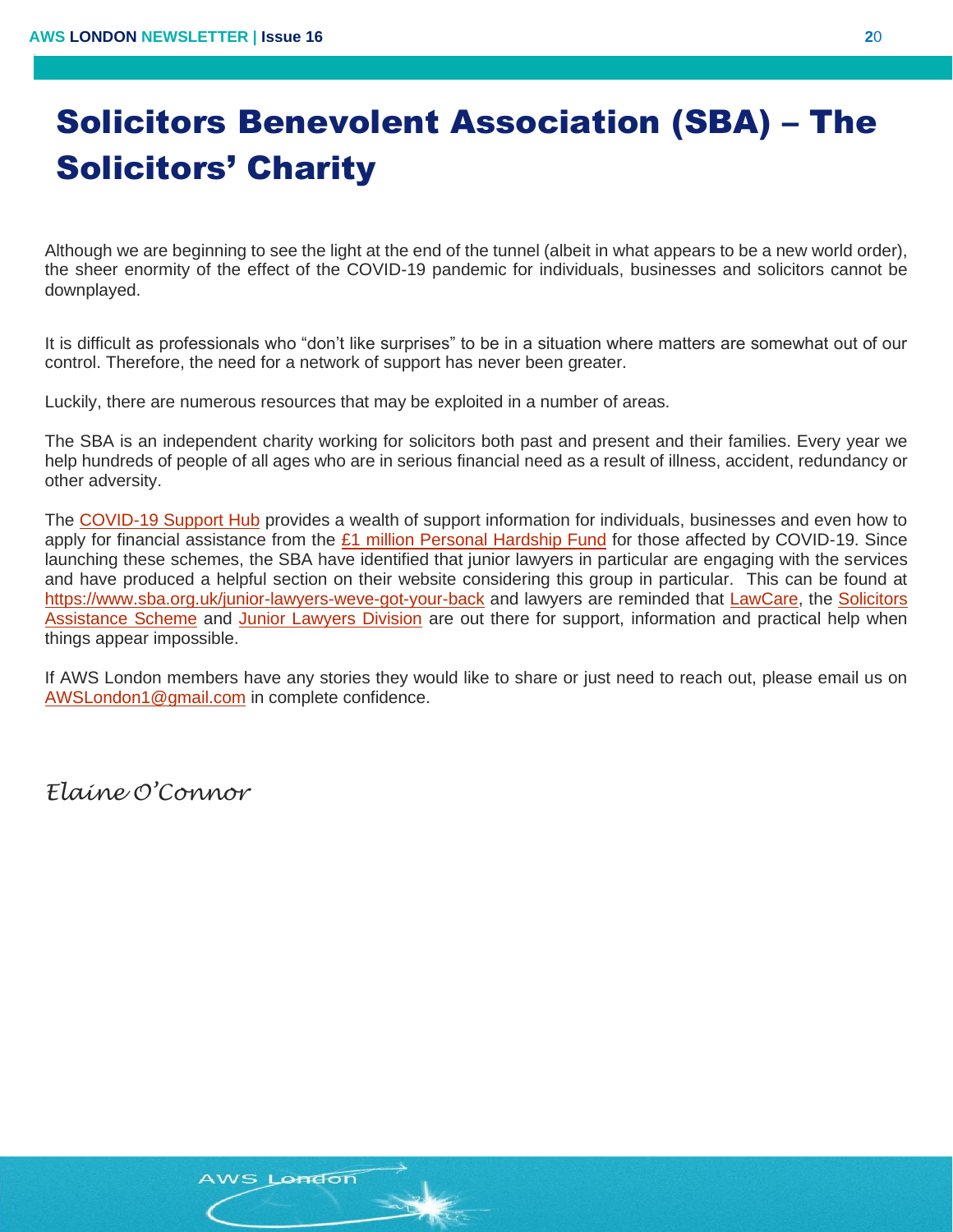## AWS Committee Meetings and Covid-19

Like every other organisation, the AWS Committee quickly adapted to the 'new normal' of video conference meetings when lockdown started. Pre-covid, AWS met in person or committee members could dial in to the meetings, so the transition to zoom hasn't been too difficult for us all. Video conferencing is fast becoming the new normal, the hardest part is getting used to the video conferencing etiquette, such as the ensuring you firstly turn on your microphone/camera (it is always slightly embarrassing when you talk and no one responds because you have not turned your microphone on!), having your camera with the right backdrop and with no unwanted disturbances from children and pets.

Here is a photo from our most recent committee meeting of us in action busily preparing our next events.



*Rachael Dunn*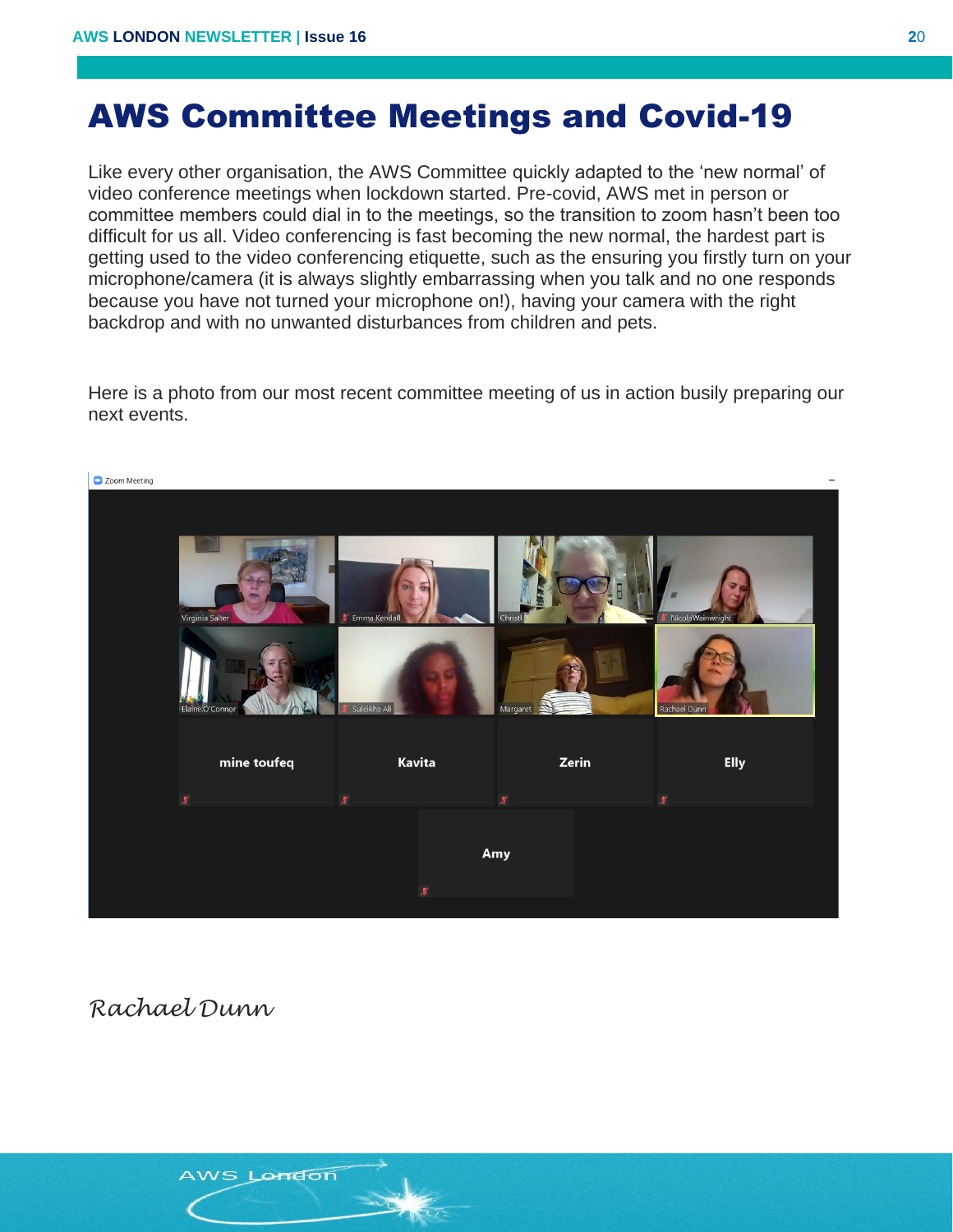## Impact of Covid-19 on Women Lawyers

#### **Equality in a crisis?**

There has been a clamour of outspoken articles on the unequal impact of COVID19 on women. This is for a host of reasons, some pre-existing COVID19 which mean that the impact has been more severe. Women predominate in many of the sectors which have closed completely during the pandemic and there has been no working from home option. Even where this is offered, for many, it is completely unrealistic depending on other commitments, particularly, if they have elderly relatives or children living with them. Of course, this may affect everyone, but as we know, these commitments typically fall more heavily on women.

Law is clearly a job where we can and should be able to work flexibly from home. Some are achieving this by taking it in turns with their partner to look after children. This can only be a short-term solution, as it means exceptionally long days, if both parents need to complete a minimum of a seven-hour day. One legal couple with two children, aged 2 and 4, showed me their schedule starting at 6 am, juggling client appointments and meetings around each other's work commitments, and swapping to childcare for the 'free' periods, such that they were lucky to finish work at 9 pm in the evening. We all do days like this from time to time, but week after week, it certainly takes its toll. Others have returned to work in their law firms after maternity leave – even with two parents juggling, working with a baby nearby, is a strategy to frazzle the coolest-tempered Mother or Father.

Some parents, women and men, elected for furlough pay and I've seen no clear UK statistics that show the proportions between the genders, but I'm not holding my breath. The next stage will be to see how many of these parents have jobs to return to. No-one knows what the outcome will be at this stage, but if you opted for furlough, where do you stand, if and when, redundancies are considered? There's already wide-spread anecdotes of blatantly discriminatory dismissals taking place. If this could affect you, be ready. Some solicitors have attended on Zoom, what they thought was an HR meeting, for returning to work after maternity leave or a performance review and found that packages were presented, with short periods to accept. During that time, the individuals need to decide whether to accept it or turn to an employment lawyer. An incredibly stressful time but don't assume you have to accept the package, take advice first. Most employment lawyers will provide a short fee-free interview to assess your case.

The government suspended the requirement on businesses to record gender pay gap this year and half decided not to provide records. Is equality something that should be jettisoned in a crisis? For the economy as well as individual businesses to make a speedy recovery, it is important that women can produce an income. The solutions government should be looking for are related to childcare and care for the elderly, both commitments which are carried out by a far higher proportion of women than men. It's then that women can be economically productive, pay into their own pension and not require state support. This should be a win/win but is often overlooked, I would suggest because there simply aren't enough women at the decision-making table.

After the financial crisis of 2008, it was widely accepted that the lack of diversity of many Boards directly affected poor-decision making; an up-to-date example is the scandal of personal protective equipment for frontline (predominantly female) NHS workers, which was only available in sizes, suitable for the majority of men. Who was ultimately responsible for procurement? Yep, a man. If it had been a women possibly she would have overlooked ordering the men's PPE which demonstrates the need for including as many inputs as reasonable. I doubt anyone deliberately would exclude the other gender.

Saying we haven't got time to address equality and diversity in times of crisis simply leads to more problems. It is not a 'nice to have extra' but a fundamental part of how our society should function. If we have equality, diversity and inclusion in our decision-making bodies, problems and opportunities are

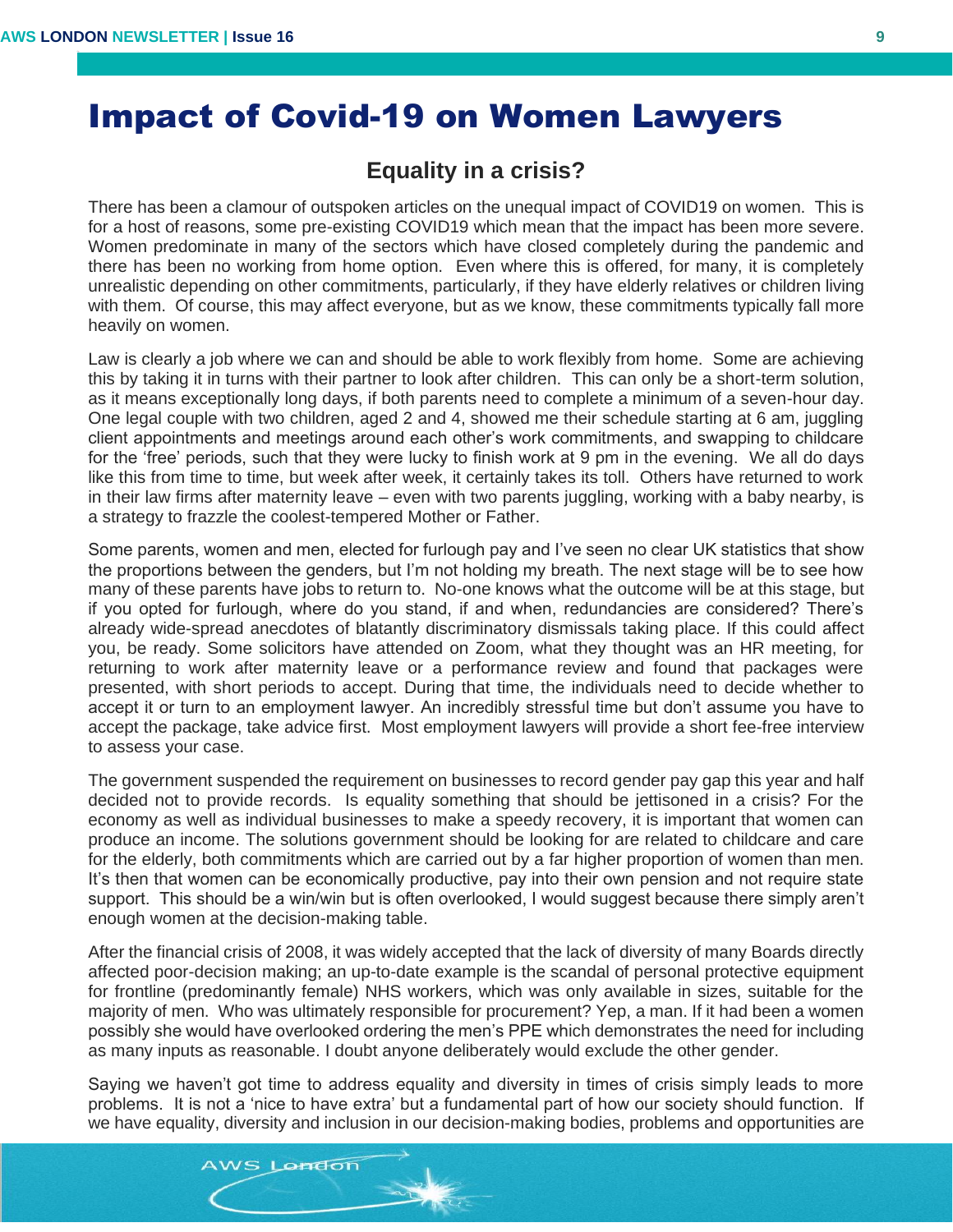spotted far more readily than any single group, however composed, can possibly do. A plea to all our law employers – please remember that the best performing businesses are the most diverse.

There is a Parliamentary Committee reviewing the impact of COVID19 on various groups. One is entitled:

#### **Unequal impact? Coronavirus and the gendered economic impact**

The deadline to respond is Monday 13 July. Please review the guidance on the link below

[https://committees.parliament.uk/work/319/unequal-impact-coronavirus-and-the-gendered-economic](https://committees.parliament.uk/work/319/unequal-impact-coronavirus-and-the-gendered-economic-impact/)[impact/](https://committees.parliament.uk/work/319/unequal-impact-coronavirus-and-the-gendered-economic-impact/)



## *Coral Hill*

Chair, Equality, Diversity and Inclusion Committee,<https://www.cwhls.org.uk/> Twitter @coralhill1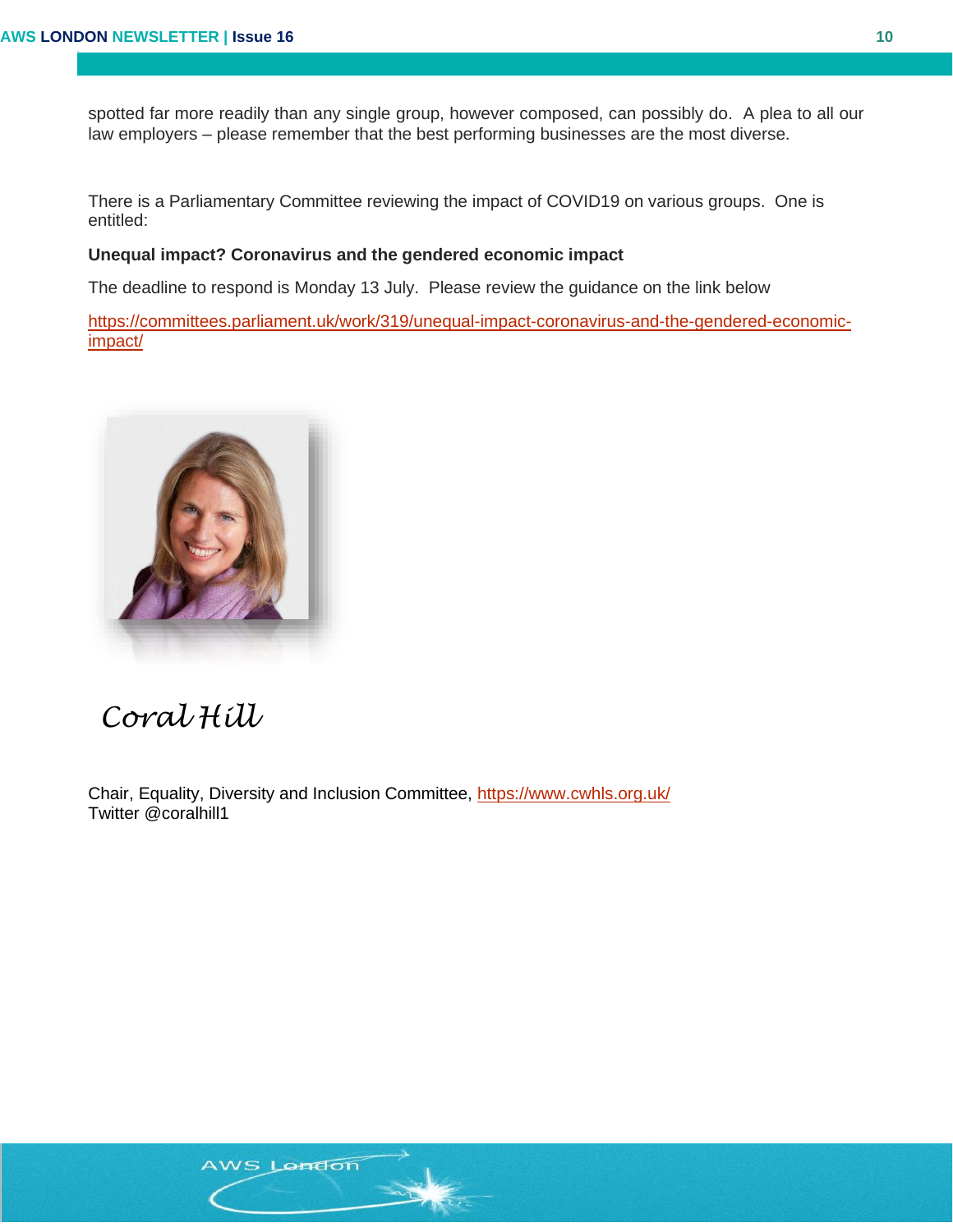## Racism has no place in our society : Statement by AWS London Committee

As an organisation with gender equality at the heart, AWS London supports and encourages diversity and inclusion across the legal profession and in any other walk of life.

This is therefore why we cannot let recent events in the USA and the UK following the death of George Floyd go by without reinforcing the message that racism has no place in a just society.

Our hearts go out to anyone that has been affected either directly or indirectly by racism in any form. We at AWS London believe that to inform, educate and support organisations with justice and liberation at their core will go some way to hopefully redressing the imbalance in society.

In addition, AWS London is planning a series of events and workshops designed to help our members become effective allies against racism and deconstruct and demystify concepts such as the move from merely "not being racist" to become "anti-racist" and unconscious bias. We hope to identify practical steps to achieve equality and diversity in the legal profession.

We would like to invite our members to help develop and shape our strategy by providing suggestions of formats for events, topics for workshops and any other experiences that, in these troubling times, people would like to share with us. If you would like to submit your thoughts, please email these to [AWSLondon1@gmail.com](mailto:AWSLondon1@gmail.com) . We at AWS London shall keep all information submitted confidential.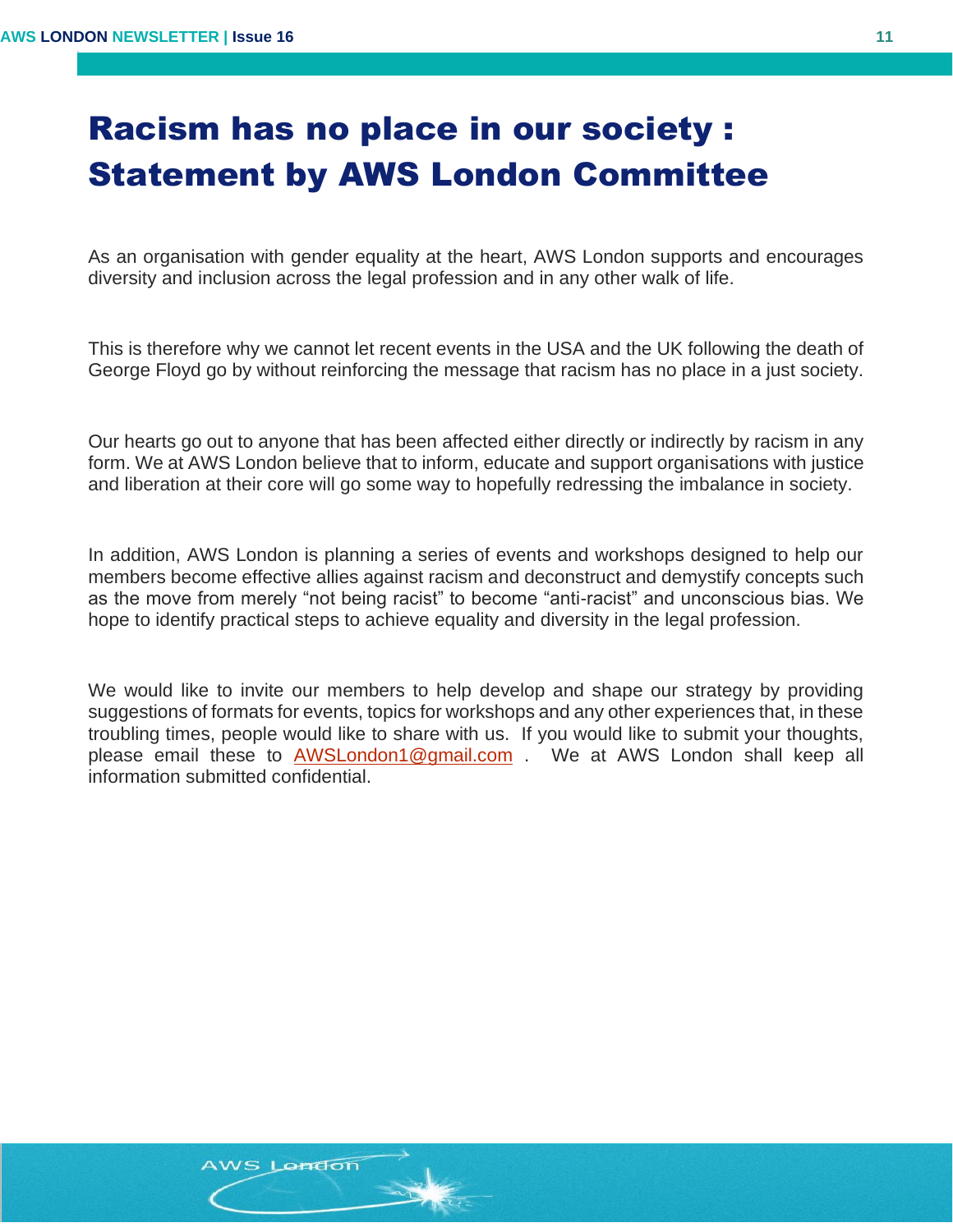### 10,000 Steps for Justice

The annual London Legal Walk, which supports the London Legal Support Trust has been postponed due to Covid-19. Instead on 8 June a virtual walk took place with each team member undertaking 10,000 Steps for Justice individually.

Many people walk with their firm's team so AWSL had a small team of walkers, Elly May, Mine Toufeq, Paloma Rao and I.



*Fitbit tracker results from Elly May*

Fortunately, 8 June was a lovely sunny day. I walked in sleepy Somerset and took a few photos of landmarks along the way, including a typical thatched cottage and Cider Farm.

I am delighted to say that to date we have raised  $£445$  with Gift Aid. These funds will provide grants to law centres and other advice agencies in London and the South East to enable them to provide free legal advice. Demand for legal advice has increased in lockdown with employment issues and domestic violence being two areas of need.

It's not too late to support us, if you are able to do so the link is below.

[https://uk.virginmoneygiving.com/fundraiser](https://uk.virginmoneygiving.com/fundraiser-display/showROFundraiserPage?userUrl=AWSLondon20&pageUrl=9)[display/showROFundraiserPage?userUrl=AWSLondon20&pageUrl=9](https://uk.virginmoneygiving.com/fundraiser-display/showROFundraiserPage?userUrl=AWSLondon20&pageUrl=9)

*Margaret Hatwood*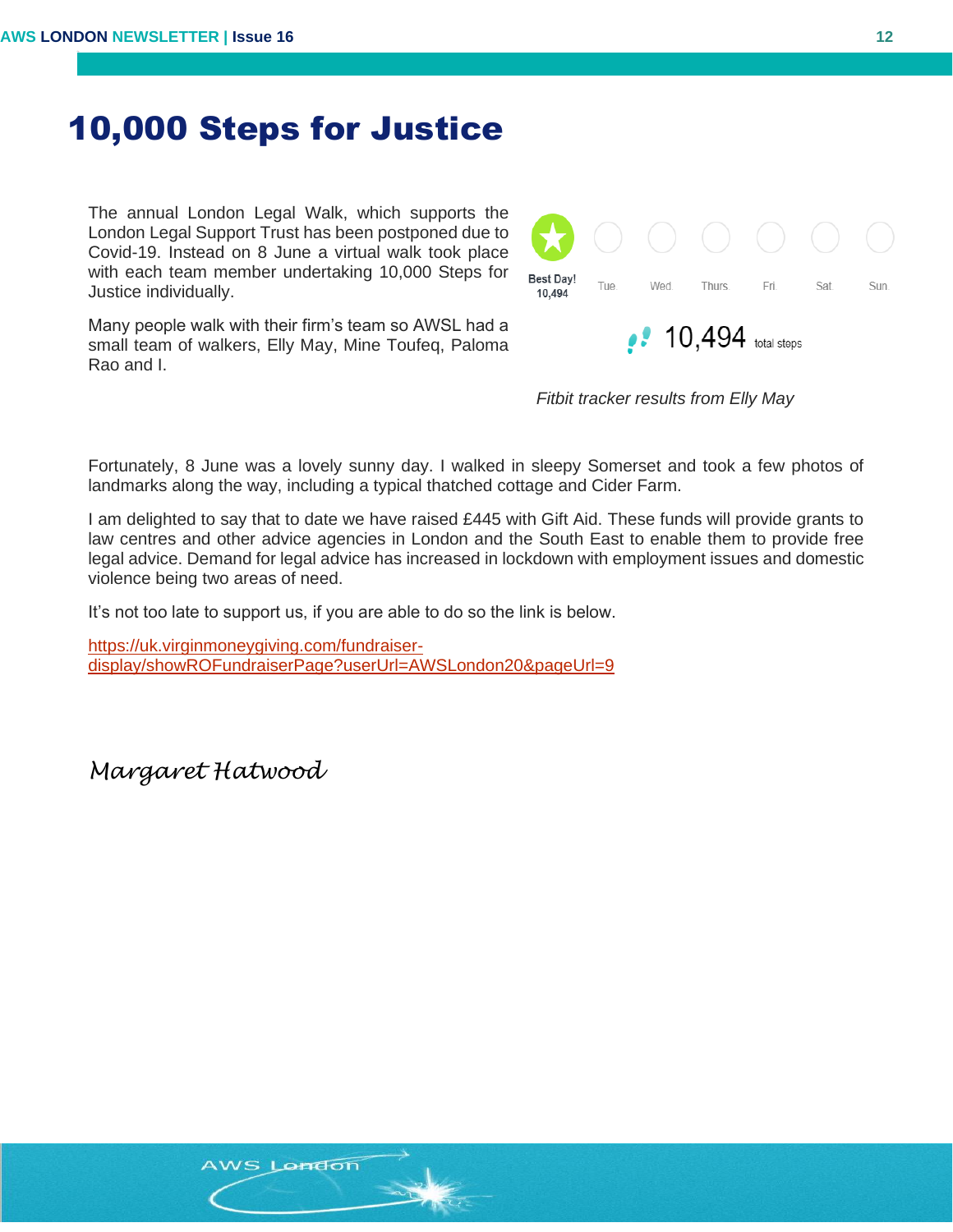# And now for something completely different: Margaret's Morale-boosting Salted Caramel

*(Actually, Nigella's recipe from More Nigella Recipes)* Ice Cream…



Photo: Jonathan Lovekin

**Ingredients** 

- 397 grams carnation caramel / dulce con leche
- 300ml double cream
- 1-2 teaspoons soft sea salt flakes I use one
- 1-3 tablespoons bourbon or brandy optional
- Pecan nuts for serving optional

AWS London

• This makes one litre

#### Method

Scrape condensed milk into a bowl, add cream and one teasp salt and whisk until it thickens.

Taste to see if salty enough. When frozen it will taste less salt. I would recommend using one teaspoon and sprinkling a small amount of salt flakes on the ice cream if needed when you serve it, so you allow for individual taste. Add alcohol if using. I don't find it necessary. Fold by hand with a silicone spatula then place into freezer proof container and freeze for about 8 hours. It's fairly soft serve.

Enjoy!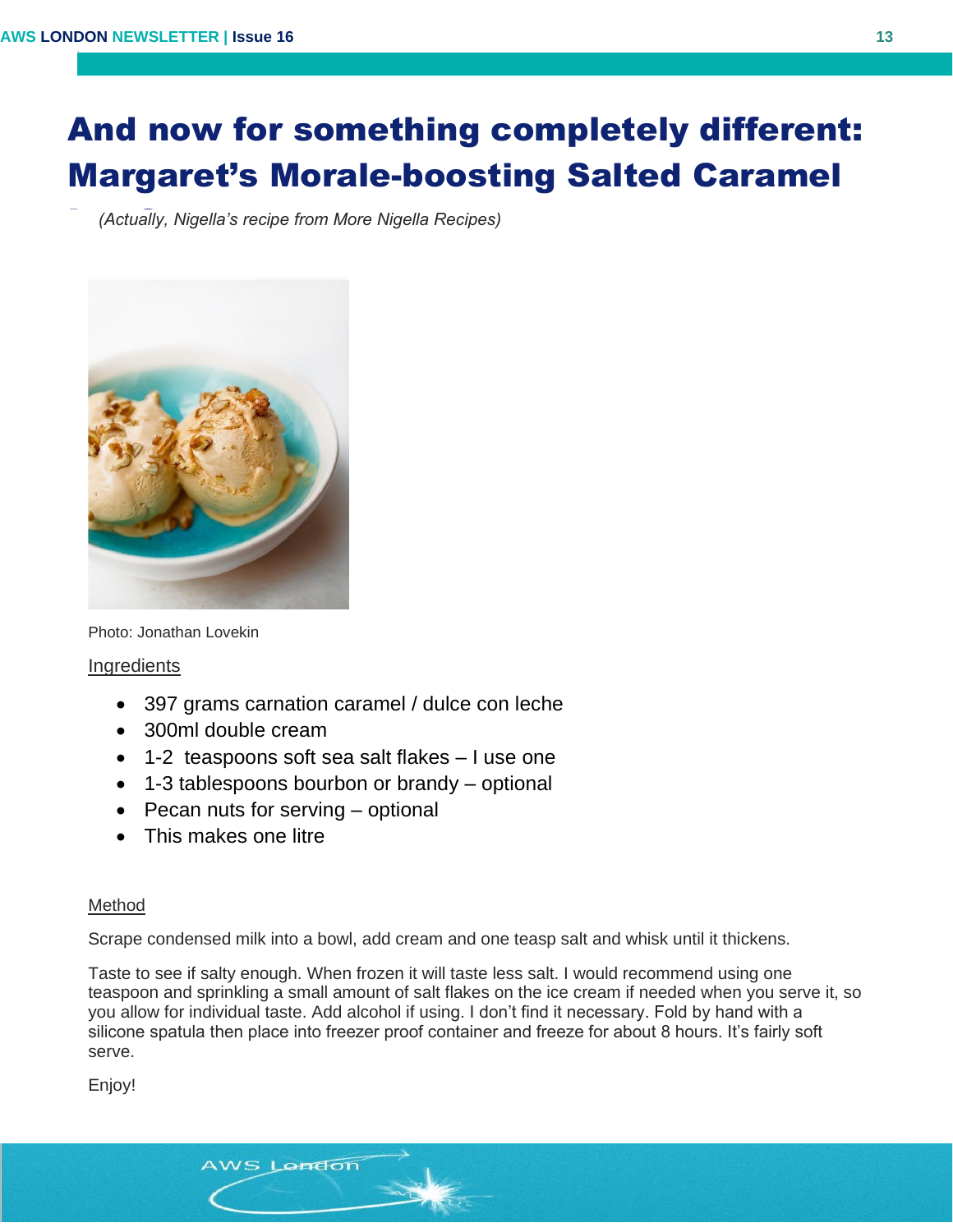# Book Review : Career Management for Lawyers

#### **Rachel Brushfield - The Law Society 2019 …**

Not another book by a Career Coach! Yes but this one is a bit different.

Despite the title the book is mainly aimed at solicitors and in my view more at women then men in that for example the majority of the Role Models featured are female and there is good and realistic coverage of part time/flexible working and returning after a maternity/caring break. That said the three day week is no longer an issue solely for women – it is increasingly embraced by male GP doctors for example.

Image CV preparation, willingness to drive forward and take risks (difficult for all lawyers who are trained to spot snags), resilience after rejection, developing your personal brand are all covered together with Questionnaires and pages on Action Planning.

But the most interesting chapter is the first one which addresses the sadly very high attrition rate for lawyers particularly but not exclusively female. Chapter 1 entitled "Lawyers and Career Change" actually acknowledges that those who give up legal practice have not failed but have instead discovered that legal professional training imbues transferable skills and strengths that are much in demand outside the law. Yes it may be time to consider eg moving from private practice into in-house or the Government Legal Service for example (although I am not sure that the traditional partnership model has gone completely "mouldy" as the author suggests) but there are other options.

Under "Useful Career Resources" what is available from The Law Society is recited and AWSL gets a mention as one of the recommended organisations for networking, learning from peers, mentoring etc.

Finally for the involuntary job seeker there is a paragraph on the LawCare Helpline which of course offers confidential advice on everything from redundancy to alcoholism. If I have a criticism it is that there is no mention of the Solicitors' Assistance Scheme \* for those affected by regulatory issues or SBA The Solicitors' Charity\*\* for (financially eligible) solicitors unable to work due to illness or needing assistance seeking a job.

At just 102 pages including Appendix and Index this a very useful, readable book and I highly recommend it.

### *Christl Hughes*

[\\*https://www.thesas.org.uk/](https://www.thesas.org.uk/)

\*[\\*https://www.sba.org.uk/](https://www.sba.org.uk/)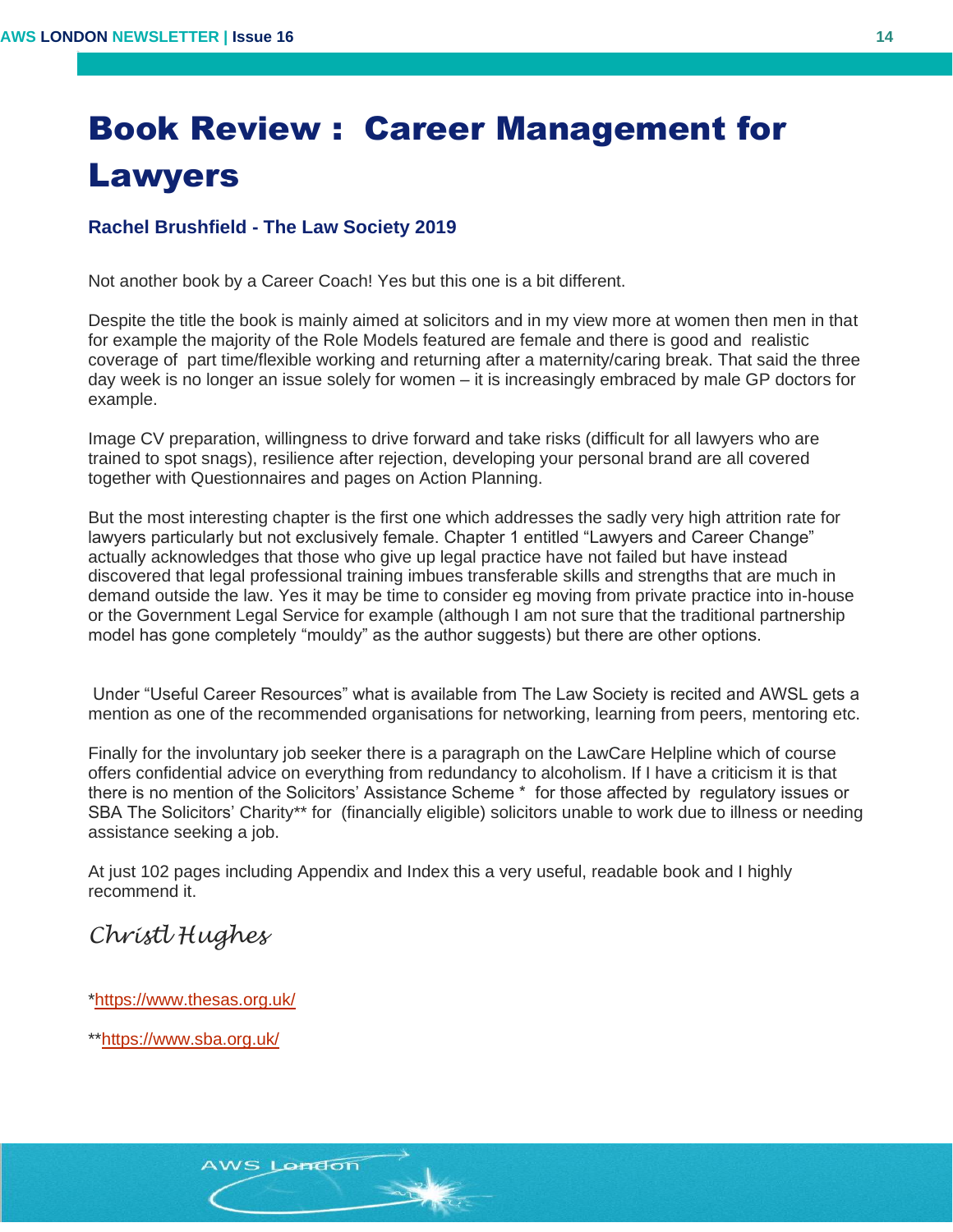# Book Review : The Dragon Lady by Louisa Treger

Fed up with reading depressing headlines? Struggling through War & Peace or Ulysses? Try something different. I have recently read The Dragon Lady - by Louisa Treger

This book is an elegant account of the life of Virginia (Ginie) Courtauld, known as the Dragon Lady on account of the striking tattoo of a snake on her leg. Ginie is the wife of Stephen Courtauld, of the Courtaulds family who owned the eponymous textiles business. The novel focusses on Ginie and Stephen's time in Rhodesia, now Zimbabwe in the 1950s. Although much of the novel is based on historical fact, this is a fictionalised account.



The Courtaulds were enlightened residents of Rhodesia and did much to improve the life of their workers establishing schools and other facilities, during a time that Rhodesia was segregated and deeply divided. The Courtaulds also founded the what is now Harare National Museum with Stephen Courtauld donating many fine works of art.

The book starts with a shooting and weaves back and forward through time and place, with several narrators, including Ginie. This device creates tension and helps keep the reader intrigued. I found the book immediately gripping and I was intrigued, not only to know who was responsible for the crime but also to discover what this oddly matched, but stylish couple had found in each other and what their personal story was.

Ginie was an unconventional woman at a time when women were still expected to play a submissive role in society.

*Margaret Hatwood*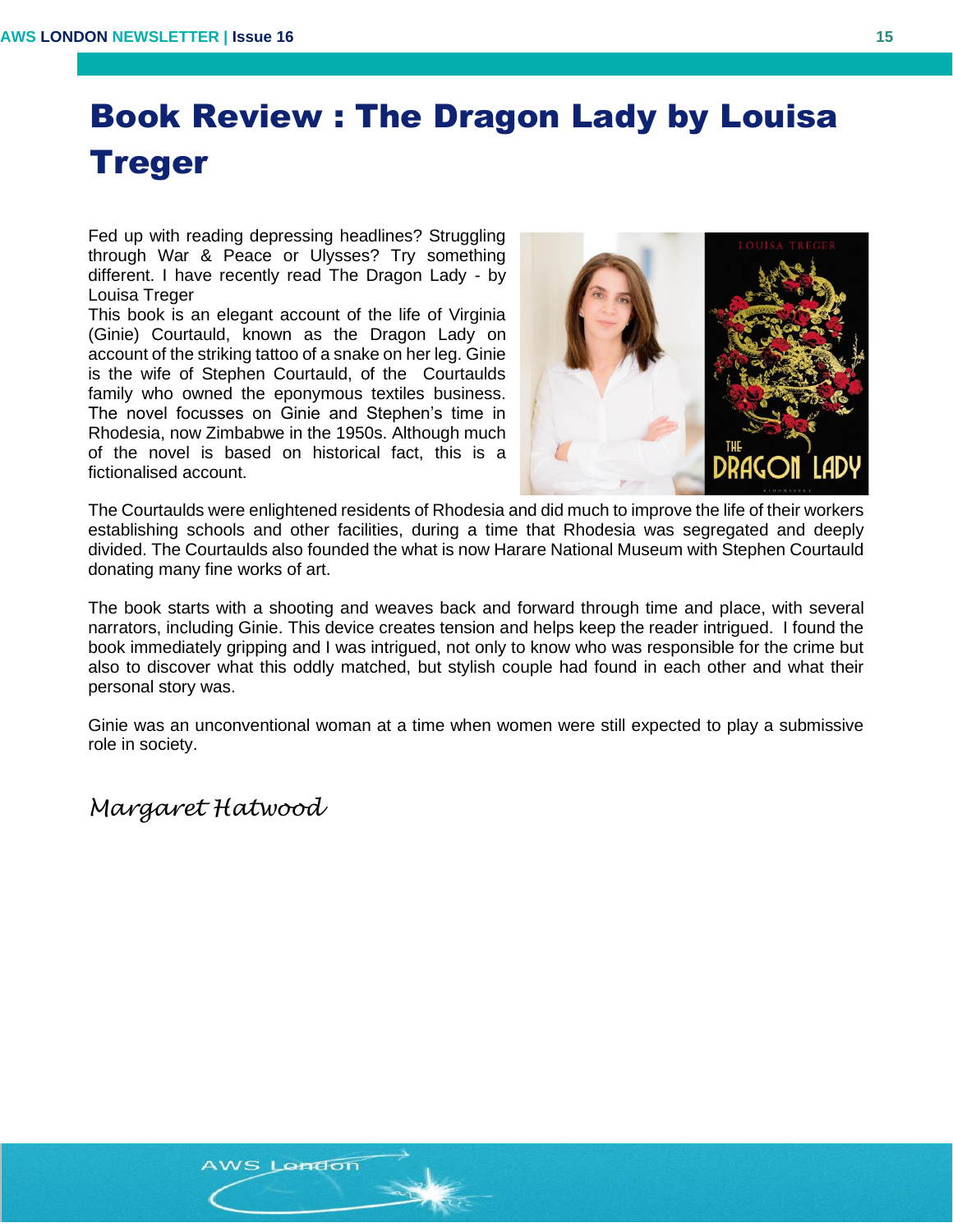# Book Review: "A Hidden Home in the Gwydyr Forest" by Janet Corke

Janet Corke qualified as a solicitor in 1960. She served her articles (training period) with Agnes Twiston Hughes, who was the first woman to qualify as a solicitor in Wales, and only the sixth to be admitted as a **…**solicitor of the Supreme Court of England and Wales.

An eccentric chain-smoker, who came top of both men and women in the 1923 Law Society Finals examinations, Agnes Hughes was a formidable figure in her home town of Conwy. Eventually, she became senior partner of the family firm of J W Hughes, founded by her father in 1904, and was also elected Mayor of Conwy. A photograph of her in her mayoral robes still hangs in Conwy Golf Club, where she was Captain. Some men were intimidated by her, although she was generally regarded as terse but fair. She joined the 1919 Club (the forerunner of our AWS) in 1949.



Janet's first professional post after qualification was with a firm in Denbigh which entailed driving fifty miles every day through narrow lanes in a non-

automatic, and probably unheated, Morris Minor. How to keep warm was one of the main subjects of Janet's memoir of the years she spent in the 1950s and 1960s in the "hidden home" of her book's title. This was a run-down cottage up a steep track in the Gwydyr Forest in North Wales, which Janet and her husband Charlie, a civil engineer, renovated in the 1950s and early 1960s during the post-World War II years of shortages and 'make do and mend'.

The simplicity of Janet's writing style makes it easy to empathise with the challenge of refurbishing such a remote cottage and the later difficulties of living there with no refrigerator, no washing machine and, for years, no electricity. She recounts, in often amusing detail, the struggles with open fires and guttering oil lamps and how when she was heavily pregnant, she hauled a second hand electricity generator over the hills in the boot of her prized, but suffering, Morris Minor.

Running parallel with Janet's account of her domestic experiences are her descriptions of the very basic working conditions of the legal offices of the time. Despite all Agnes Hughes' intellectual achievements and undoubted money-making ability her offices had only one cold tap and one toilet, both situated in the yard outside. As the most junior member of the firm, Janet's first task every morning was to make tea for everyone, including the secretaries. After three months, she was taught to type and to operate a primitive copying machine. She worked with dusty parchment documents and deeds fetched down from the creaking attic, many of them handwritten in the cramped script of previous centuries.

The more I read this book the greater my admiration for Janet's determination to make the cottage work even through all its' unexpected difficulties, which ended in 1963, when Charlie's employers posted him to Malta. "*But that*," she said, "*is another story*." I ended my reading of "A Hidden Home" hoping that Janet might be persuaded to write a second book dealing with the family adapting to life in Malta and her own grappling with the Maltese legal system.

### *Elizabeth Cruickshank*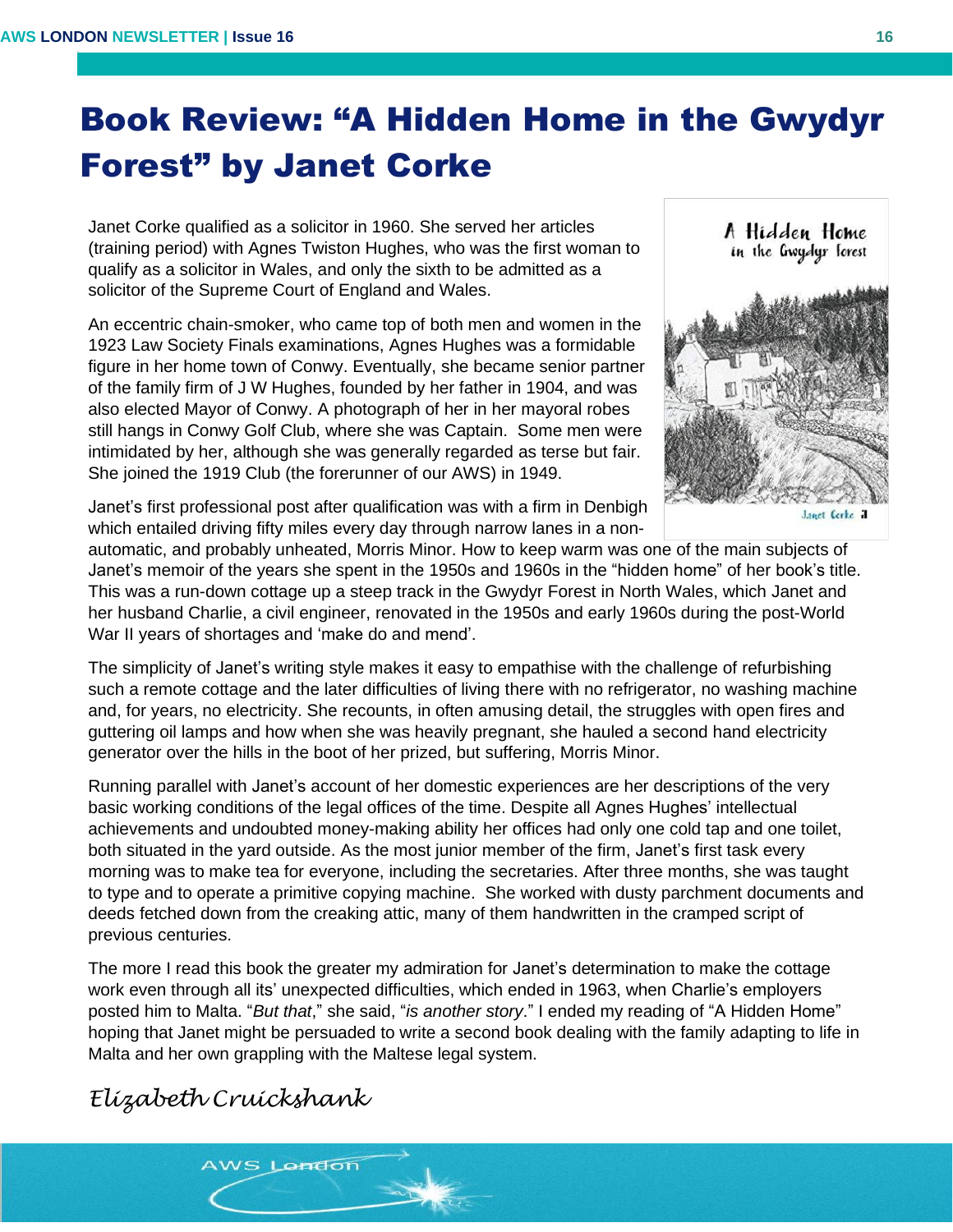# Book Review : Women's Legal Landmarks – Celebrating the History of Women and Law in the UK and Ireland

*A fantastic review of Women's Legal Landmarks – Celebrating the History of Women and Law in the UK and Ireland (Edited by Erika Rackley and Rosemary Auchmuty) by Committee Member, Elaine O'Connor.*

It was difficult as a lawyer, and certainly a female lawyer, in 2019 to be oblivious to the fact that it was a somewhat landmark year for women in law. 2019 marked 100 years since the passing of the Sex Disqualification Removal Act 1919 and thus was the centenary celebration of females being legally permitted to become jurors, magistrates, solicitors and barristers. The 'big day' was 23 December 2019 and the fact that this was common knowledge is largely due to the First 100 years Project, the national campaign to mark the anniversary which is managed by inspirational charity, Spark21, and led by Dana Denis-Smith. The initial campaign was launched by Dana's company, Obelisk Legal Support Solutions in 2015 and runs until 2020. Obelisk uses a pioneering outsourcing working model where lawyers work remotely for clients. This allows flexible working solutions for men and women who may previously have had to take time out of their careers for family reasons.

2019 was a great year for AWS London, and we were lucky enough to have Dana attend our event in Parliament on 13 May 2019 where, with 50:50 Parliament, we celebrated women in law and politics with a somewhat esteemed panel. Along with Dana, we were lucky enough to have in attendance on the panel, the Hon. Mrs Justice Amanda Yip DBE, the Hon. Mrs Justice Clare Moulder DBE, Frances Scott of 50:50, Clare Kelly, a former equity partner at Anthony Gold Solicitors and now Chambers Director at 5 Pump Court, Sarah Jones MP, Antoinette Sandbach MP, Wera Hobhouse MP, Mims Davies MP and Baroness Glenys Thornton. It was a privilege to see these high-profile ladies openly discussing their personal trials and tribulations in playing an integral part in our modern democracy.

We have, in 2018, already celebrated 100 years of the Representation of the People Act 1918 which gave women the (limited) right to vote. I was lucky enough to attend an event late in 2018, organised by the Fawcett Society, where Lady Hale gave an awe-inspiring speech about the courage of women in fighting for equality in the vote, education, professional life and equal pay.

I have therefore been fortunate to be privy to several "Women's Legal Landmarks" recently which segues neatly into the narrative of this piece.

To follow the special centenary edition of the AWS London newsletter, I was tasked with reviewing the tome at the beginning of this page which I will simple refer to as WLL in the interests of reducing repetition and word count. On that point I must admit that, when I received the book, I was a little perturbed about the task ahead given its hefty weight and abundance of pages. However, on reading the acknowledgment by the editors, I am actually amazed that this account is not the size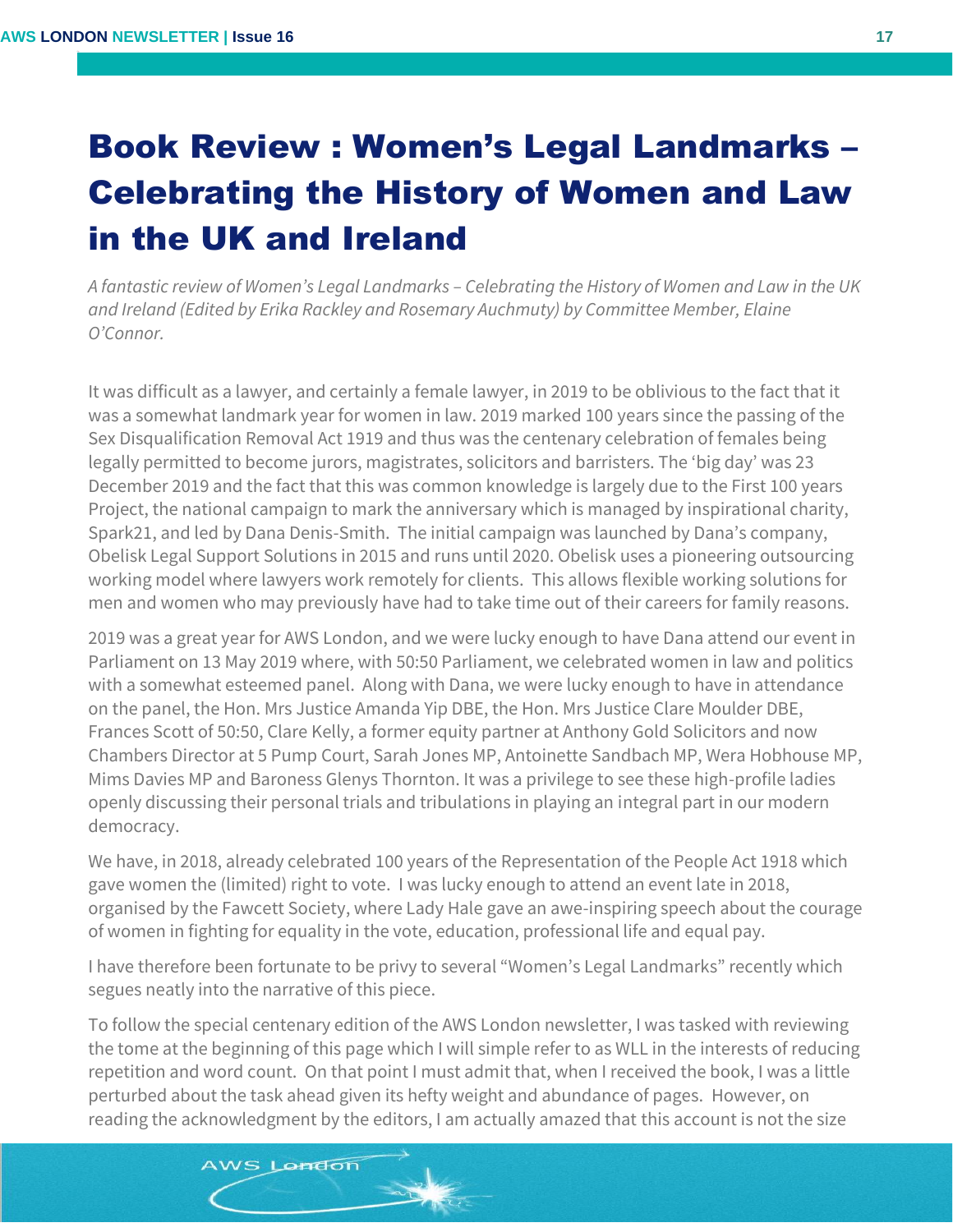of the human genome library at the Wellcome Collection. WLL took five years to coordinate, engaged more than 100 participants and therefore was a mammoth operation to put together. This included a series of workshops to develop the book's structure and thematic grouping as well as training events to equip and examine academic research.

This is therefore not a quick or unchallenging read, but for the reasons explained below, is an essential one.

The foreword by Helena Kennedy begins by explaining that this is the story of the law and the legal profession from the perspective of women and how, "unless a heroine, villain or victim", women traditionally went unmentioned in historical scholarship of the law. Helena is a QC practising from Doughty Chambers, Chair of the Human Genetics Commission, a member of the World Bank Institute's External Advisory Council, on the board of the British Museum and is also a broadcaster and Labour member of the House of Lords. She holds nothing back in retelling how, when called to the Bar in 1972, only seven percent of barristers were women and many chambers were unashamed to declare that they only accepted males. Female applicants for pupillage would be asked if they were planning to get married and, notwithstanding the Sex Discrimination Act 1975, when challenged, Heads of Chambers would say: "Women? We've got one."

We have used the word "celebration" many times in 2019 (and this piece already) and progress is acknowledged by Helena. However, her frank description of the accounts to follow set the tone for the book excellently. What we are "celebrating" is the removal of injustice, incredible discrimination, indignities and outright misogyny. Helena states that WLL is "a model of feminist legal history. It should make us both proud and angry."

Although we often hang our exultant jackets on the coat hooks of legislative reform and innovative case decisions, WLL considers the important role performed by feminists in achieving legal change. Lest we forget, the actual changes were often resisted and opposed and when finally enacted, were done so in a grudging fashion by "generous men in long wigs".

The themes of the book are further developed by the editors in the introduction. When calling for expressions of interest, the only criteria were that the landmark – be it a case, statute, event or monument – be from the UK or Ireland and "be significant for feminists". As the project developed, an additional category of 'first women' was introduced to include pivotal moments where roles and achievements were first attained by women. This has resulted in a collection that is varied, holistic and extremely eclectic. No apology is given for the predominance of landmarks associated with property, money and body. The intention was not to produce an historic encyclopaedia as the editors explain, "as feminist scholars we work and write on issues that matter most to women, the most basic denials".

The landmarks themselves each begin with summary of landmark and then continue with context and detail before illustrating what happened next and the significance for women.

Our journey begins with a Welsh prince, Hywel ap Cadwell (known as Hywel Dda or "Hywel the Good") who on or around the year 940, codified existing laws in Wales and recognised the rights of women in doing so. Although women and men were certainly not treated equally, Hywel's laws recognised women not as chattels but as individuals with their own freedoms and responsibilities.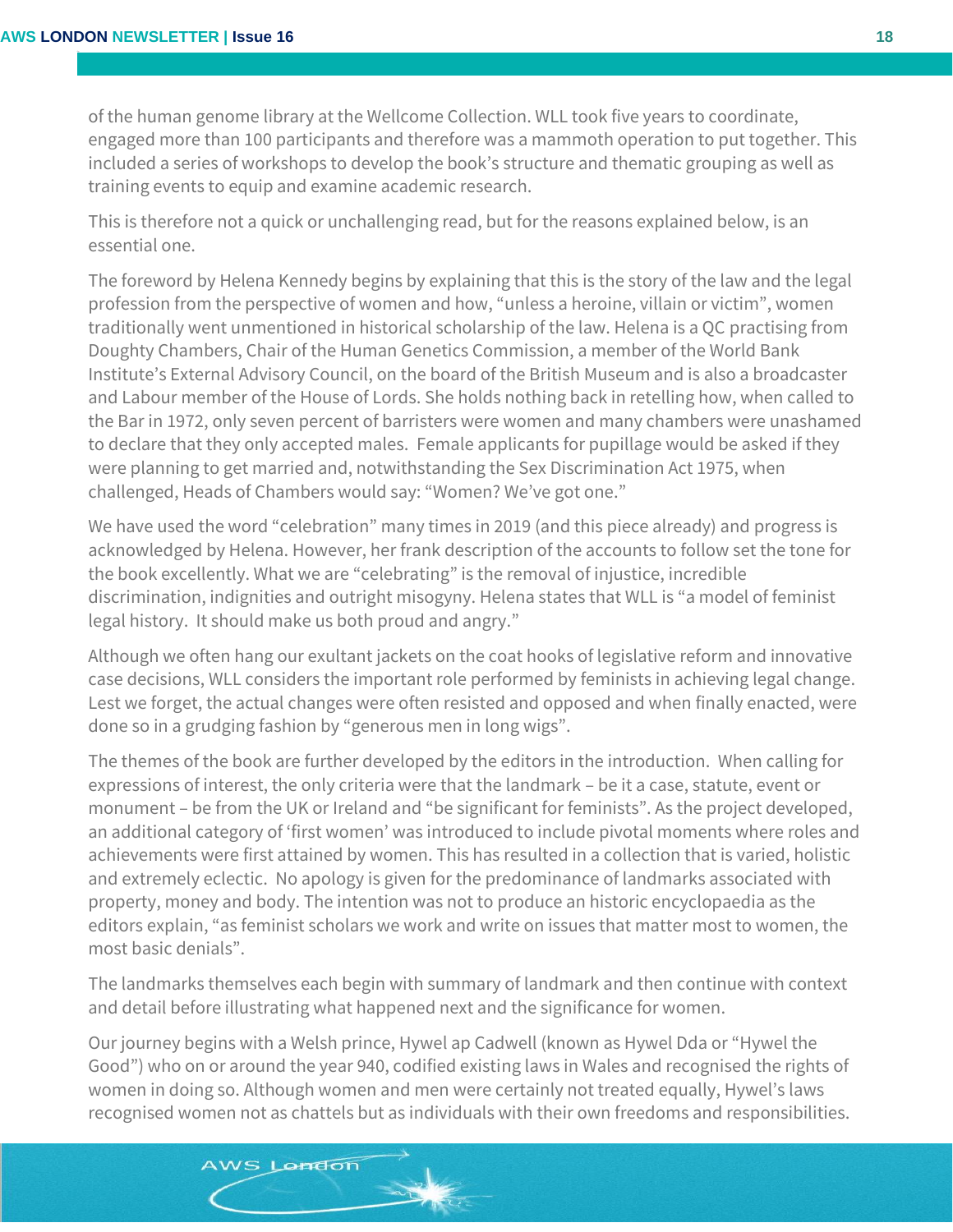We then travel between books (A vindication of the Rights of Women, Mary Woolstonecraft, 1792), plays (A Pageant of Great Women, Cicely Hamilton, 1909-12), actions (Match Women's Strike, 1888), firsts (Carrie Morrison, First Women Solicitor, 1922), cases (Unmarried woman granted equitable share of property, Grant v Edwards, 1986), Acts of Parliament (Prohibition of Female Circumcision Act 1985 – yes you read that right, **1985**) and academic landmarks such as the publishing of the first Feminist Legal Studies Journal in 1993.

Although the structure of the landmarks themselves is clearly laid out in WLL, there are a number of pervasive themes throughout the book from equality, justice, representation in the legal profession and gradual elevation to the higher judiciary. Access not only to legal and political representation but to money, property and health services are explored as well, as is the use and abuse of the law to control and discipline women. On a more positive note, the importance of feminist organisations, networks and campaigns is lamented and championed, and the Association of Women Solicitors is given a place in the landmark list at number 22, for which we are extremely honoured.

Aside from being an exceptional educational history book, WLL does a lot more. In producing WLL, the editors discovered that in the UK and Ireland, there is little in the way of feminist legal history as opposed to the well-established feminist treatment of history per se. WLL has political as well as academic aspirations to identify women's voices, show how feminist activity has caused seismic shift (rather than being the result of social and institutional change), and challenge the inference that just because progress has been made, there is sufficient parity with regards to gender. There is clearly a long way still to go.

I anticipate that anyone reading WLL will come away incredibly proud, certainly angry, definitely grateful and I hope, inspired.

### *Elaine O'Connor*